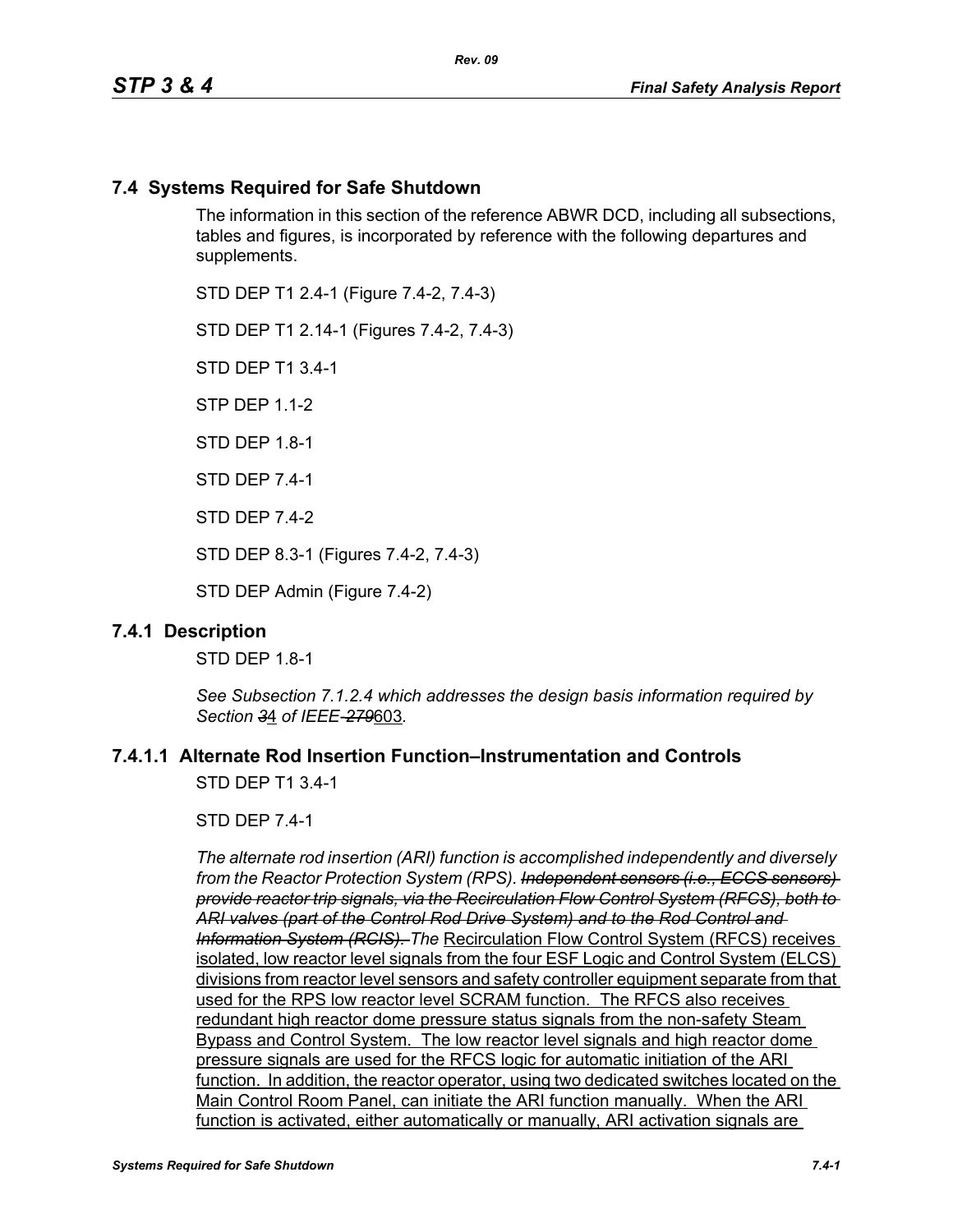provided to the ARI valves of the Control Rod Drive System and simultaneously to the Rod Control and Information System. Energization of the *ARI valves (separate from the scram valves), cause* causes *reactor shutdown by hydraulic scram* insertion *of the control rods. The RCIS, acting upon the same ARI signals that are provided to ARI valves,* ARI initiation signals from the RFCS, *causes reactor shutdown by electromechanical (i.e., through the usage of FMCRD motors) insertion of control rods*  using the FMCRD motors*.*

# **7.4.1.3 Reactor Shutdown Cooling Mode–Instrumentation and Controls**

STD DEP T1 2.4-1

STD DEP T1 3.4-1

STD DEP 8.3-1

STD DEP Admin

*(3) Power Sources*

*This system utilizes normal plant power sources. These include* 4.16 kV *6900 VAC for the pumps, 480 VAC/120 VAC instrument buses, and as backed up by DC sources. If for any reason the normal plant sources become unavailable, the system is designed to utilize the emergency buses and sources.*

*(4) Equipment*

*If it is necessary to discharge a complete core load of reactor fuel to the fuel pool, a means is provided for making a physical intertie between the Spent Fuel Pool Cooling and Cleanup (SFPC) System and the RHR heat exchangers. This increases the cooling capacity of the SFPC System to handle the heat load for this situation. The fuel pool intertie is applied only to Loops B and C (see Figure 5.4-10 for RHR System P&ID).*

*(9) Actuated Devices*

*All valves in the SDC System* mode *are equipped with remote manual switches in the main control room. The only automatically activated modes of the RHR are the LPFL mode for the ECCS and the suppression pool cooling mode, as described in Subsections 7.3.1.1.1.4 and 7.3.1.1.4, respectively. Other modes of RHR are described in Subsections 7.3.1.1.3 and 7.3.1.1.4*.

*(11) Testability*

*The logic is tested by automatic self test. The sixth test,* SSLC testing as *discussed in Subsection 7.1.2.1.6, is also applicable here for the reactor SDC mode function of RHR System.*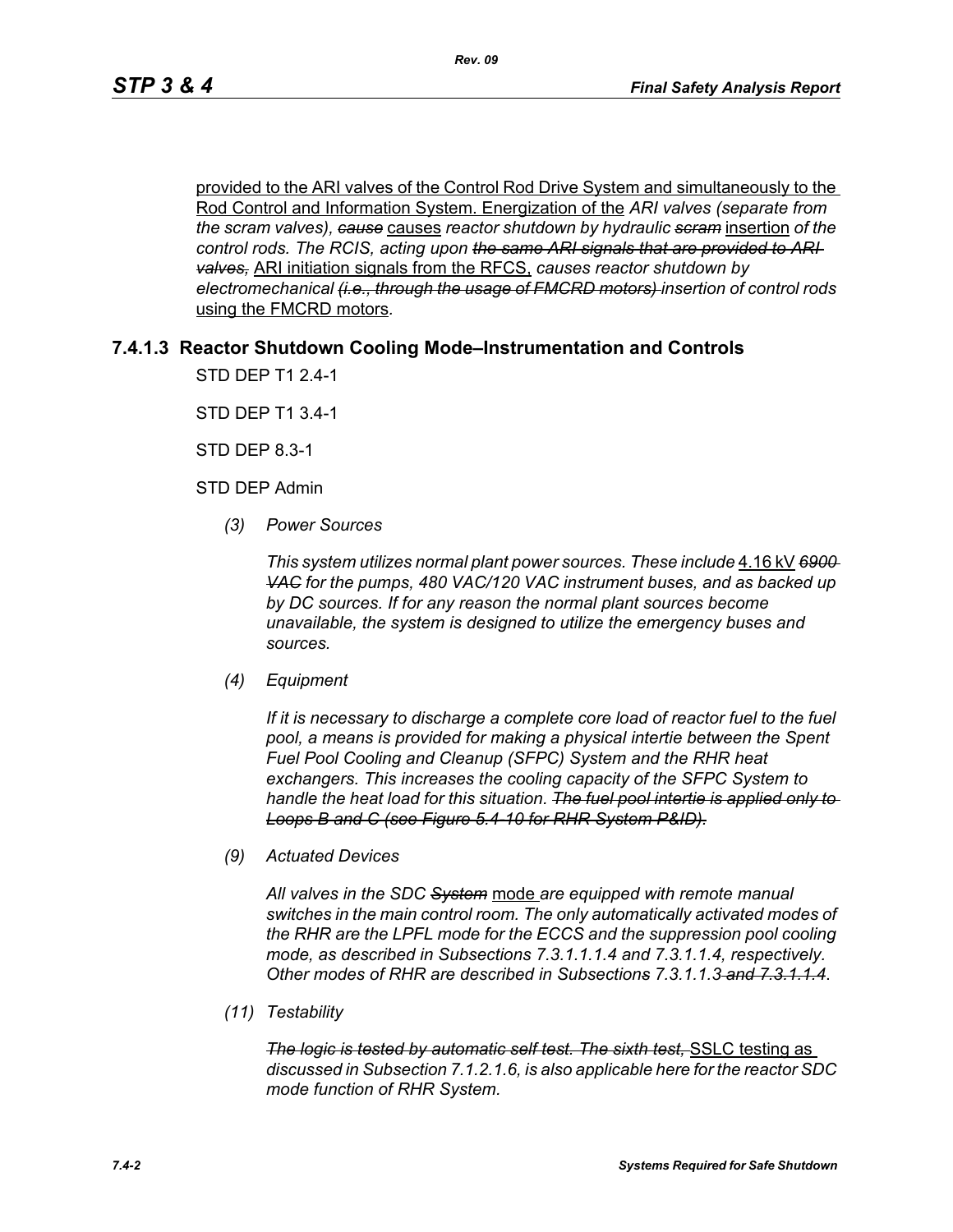# **7.4.1.4 Remote Shutdown System**

## **7.4.1.4.2 Postulated Conditions Assumed to Exist as the Main Control Room Becomes Inaccessible**

STD DEP 8.3-1

*(2) The plant is not experiencing any transient situations. Even though the loss of offsite AC power is considered unlikely, the remote shutdown panel or facilities are powered from* the *Class 1E power system buses E and F so that backup AC power would be automatically supplied by the plant diesel generator. Manual controls of the diesel generator are also available locally.*

## **7.4.1.4.4 Remote Shutdown Capability Controls and Instrumentation–Equipment, Panels, and Displays**

STD DEP T1 2.14-1

STD DEP T1 3.4-1

STD DEP 8.3-1

STD DEP Admin

*(1) Main Control Room–Remote Shutdown Capability Interconnection Design Considerations*

*Some of the existing systems used for normal reactor shutdown operations are also utilized in the remote shutdown capability to shut down the reactor from outside the main control room. The functions needed for remote shutdown control are provided with manual transfer devices which override controls from the main control room and transfer the controls to the remote shutdown control. Control signals are interrupted by the transfer devices at the hardwired, analog loop. Process signals to the main control room are routed from the sensor, through the transfer devices on the remote shutdown panels, and then to the multiplexing system remote multiplexing units (RMUs)* Remote Digital Logic Controllers (RDLCs) *for transmission to* use in *the main control room. Similarly, control signals from the main control room are routed from the RMUs*RDLCs*, through the remote shutdown transfer devices, and then to the interfacing system equipment. Actuation of the transfer devices interrupts the connection to the RMUs* RDLCs *and transfers control to the Remote Shutdown System. Control of all necessary power supply circuits are also transferred to the remote shutdown system. Remote shutdown control is not possible without actuation of the transfer devices. Operation of the transfer devices causes an alarm in the main control room. The remote shutdown control panels are located outside the main control room. Access to this point is administratively and procedurally controlled.*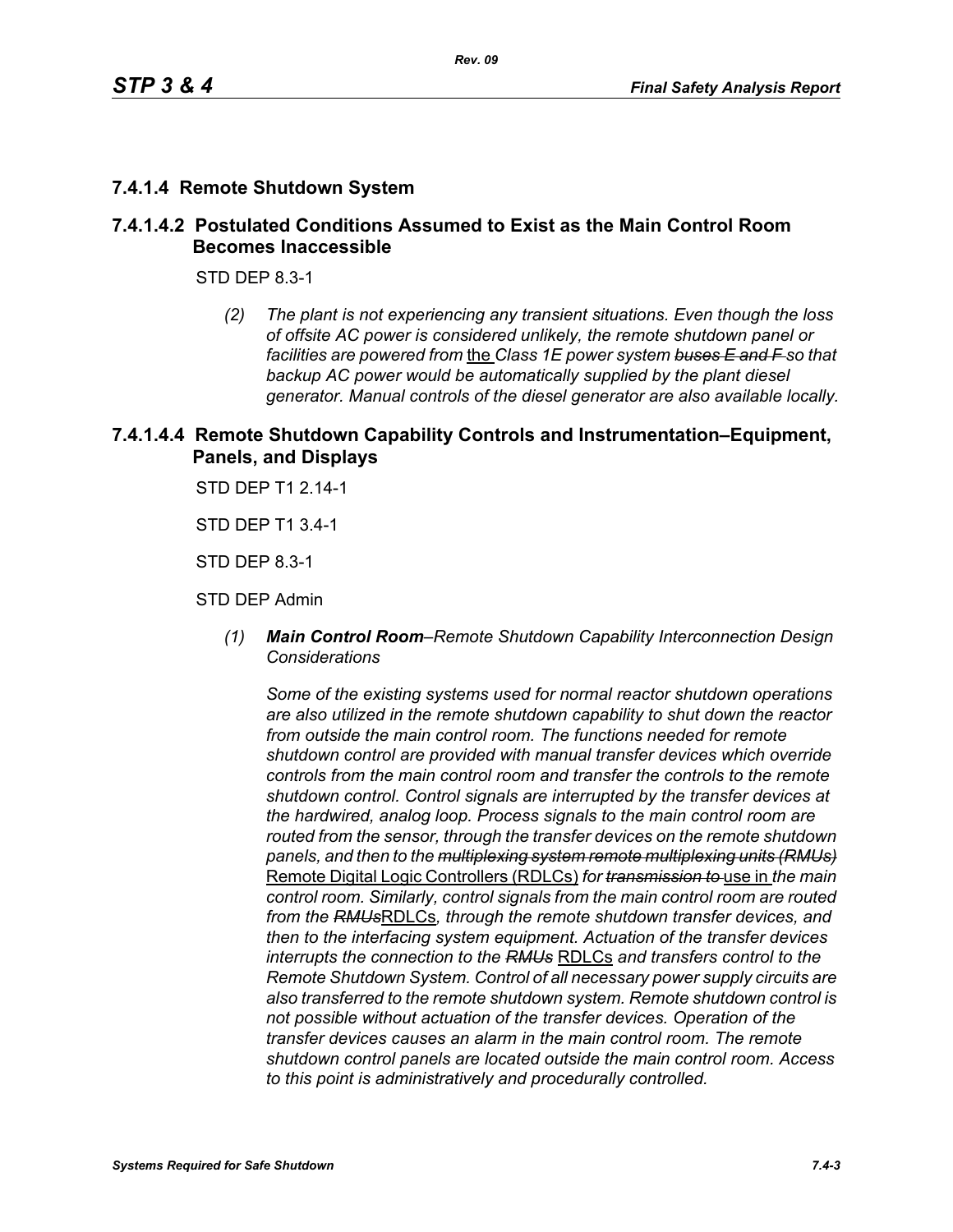- *(4) Nuclear Boiler System*
	- *(c) The following function has transfer and control switches located at the Division 2 remote shutdown control panel: one air-operated relief valve. (The valve is 125 volt DC solenoid pilot operated.)*
- *(7) Electrical Power Distribution System (EPDS)*
	- *(a) The following functions have transfer and control switches located on the Division I remote shutdown panel:*
		- *(i) 6.9 kV feeder breaker: Unit auxiliary transformer A to M/C E*  Safety Bus A3 Breaker from UAT A
		- *(ii) 6.9 kV feeder breaker: Reserve auxiliary transformer A to M/C E*  Safety Bus A3 Breaker from RAT A
		- *(iii) 6.9 kV feeder breaker: Emergency diesel generator A to M/C E*  Safety Bus A3 Breaker from Emergency Diesel Generator A
		- *(iv) 6.9 kV feeder breaker: Combustion turbine generator to M/C E*  Safety Bus A3 Breaker from Bus CTG3
		- *(v) 6.9 kV load breaker: M/C E to P/C E20* Safety Bus A3 Breaker to P/C E20
		- *(vi) 480V feeder breaker: TR to P/C E20*
	- *(b) The following functions have transfer and control switches located on the Division II remote shutdown panel:*
		- *(i) 6.9 kV feeder breaker: Unit auxiliary transformer B to M/C F*  Safety Bus B3 Breaker from UAT B
		- *(ii) 6.9 kV feeder breaker: Reserve auxiliary transformer A to M/C F*  Safety Bus B3 Breaker from RAT A
		- *(iii) 6.9 kV feeder breaker: Emergency diesel generator B to M/C F*  Safety Bus B3 Breaker from Emergency Diesel Generator B
		- *(iv) 6.9 kV feeder breaker: Combustion turbine generator to M/C F*  Safety Bus B3 *Breaker* from Bus CTG3
		- *(v) 6.9 kV load breaker: M/C F to P/C F20* Safety Bus B3 Breaker to P/C F20
		- *(vi) 480V feeder breaker: TR to P/C F20*
	- *(c) A 6.9 kV M/C (E,F)* A 4160V *voltmeter is provided on RSS panels A,B, respectively.*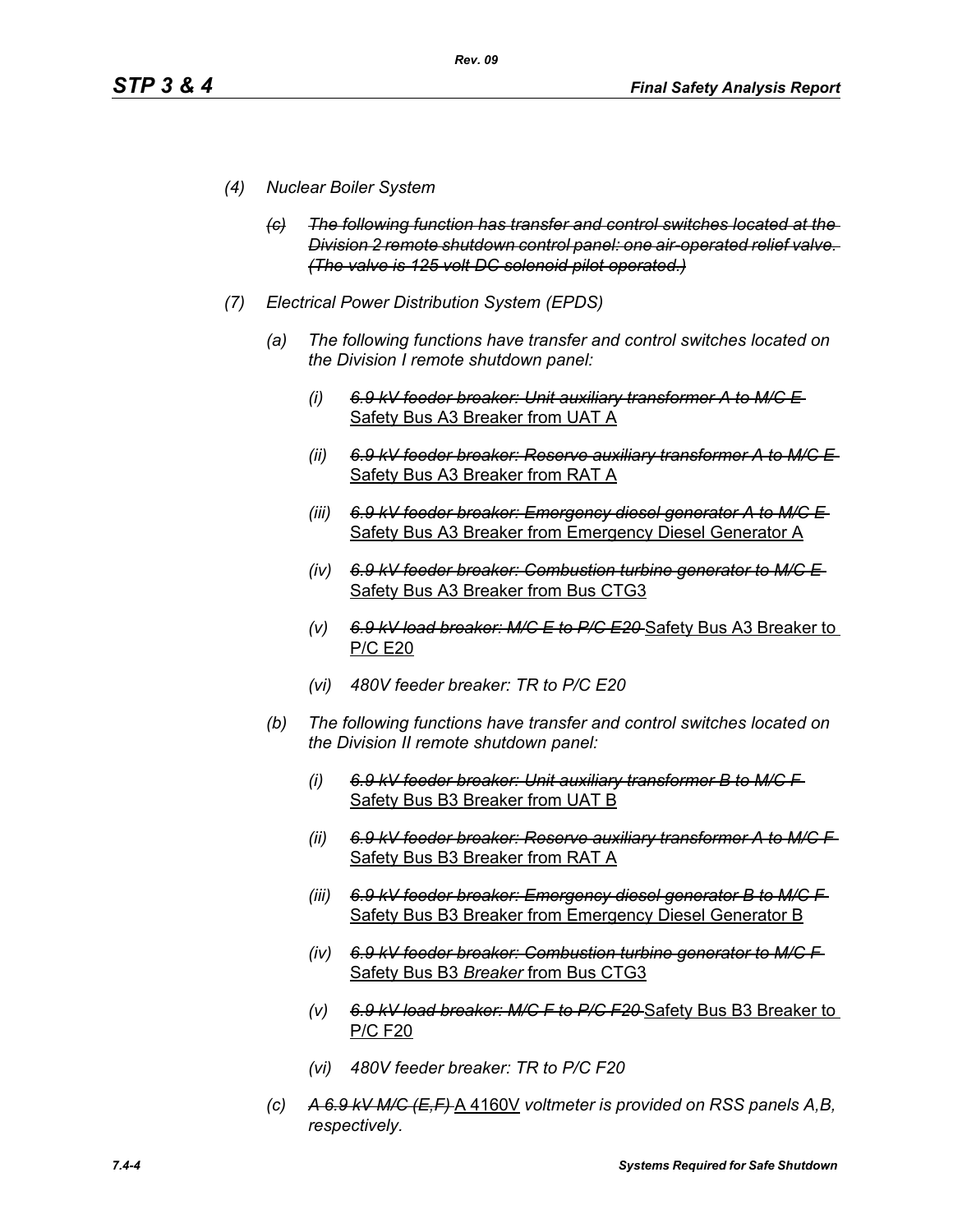- *(8) Flammability Control System (FCS)* Not Used
	- *(a) The following FCS equipment function has transfer and control switches located on both remote shutdown panels as indicated:*
		- *(i) Valve (cooling water inlet) B*

# **7.4.2 Analysis**

## **7.4.2.1 Alternate Rod Insertion Function**

## **7.4.2.1.1 General Functional Requirements Conformance**

STD DEP 7.4-1

#### STD DEP Admin

The Recirculation Flow Control System (RFCS) includes the logic for both automatic initiation and manual initiation of the ARI function. When the RFCS initiates the ARI function, related ARI activation signals are provided to the ARI valves of the CRD system and to the Rod Control and Information System for activation of the ARI motor run-in function.

Upon initiation of the ARI function, the RFCS logic assures that the activation signals for the ARI valves will remain continuously energized sufficiently long to assure that the time-delayed, rapid hydraulic insertion of the control rods will occur by depressurizing the scram valves of the CRD hydraulic control units. This provides for a diverse means of hydraulic insertion of the control rods from the normal Reactor Protection System (RPS) initiated scram hydraulic insertion function.

*The alternate rod insertion (ARI)* motor run-in *function is accomplished by the Rod Control and Information System (RCIS) and the Fine-Motion Control Rod Drive (FMCRD) Subsystem. This function provides an alternate method of driving control rods into the core which is diverse from the hydraulic scram system*insertion functions*.*

**The RCIS and the active run-in function of the FMCRD motors** The RFCS, the ARI valves and the FMCRD components associated with the motor run-in function of the CRD System, and the RCIS *are not required for safety; nor are these components qualified in accordance with safety-related criteria. However, the FMCRD components associated with hydraulic scram are qualified in accordance with safety criteria.*

*The ARI design is in full compliance with the design considerations cited in NEDE-31906* 31096*-P-A (Reference 7.4-1).* 

# **7.4.2.1.2 Specific Regulatory Requirements Conformance**

STD DEP 1.8-1

STD DEP 7.4-1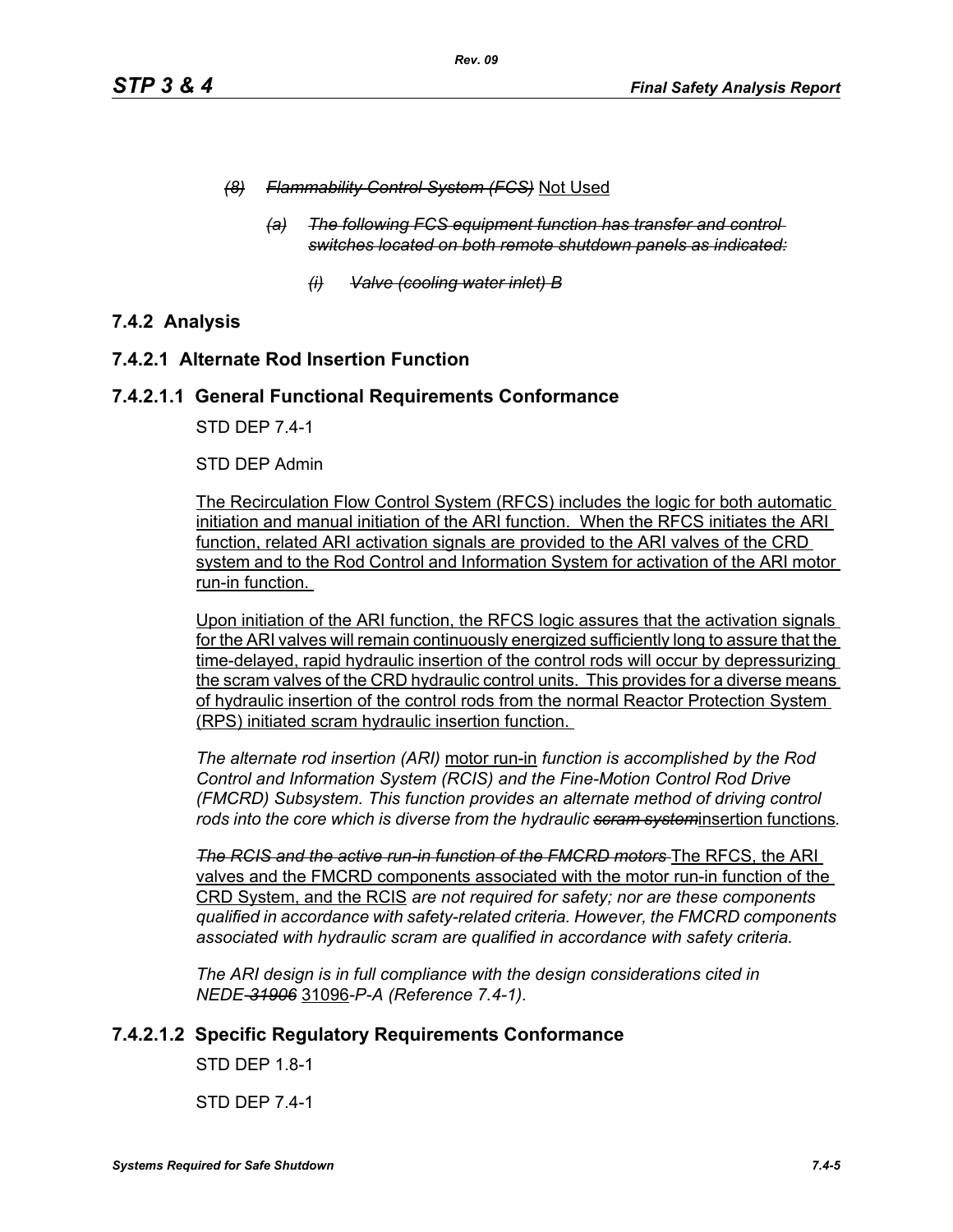## STD DEP 8.3-1

*(1) 10CFR50.55a (IEEE-279*603*)*

*With regard to IEEE-279*603*, Section 4.7*5.6.3*, signals which interface between ARI and RPS are optically isolated such that postulated failures within the ARI controls cannot affect the safety-related scram function.* from safety system equipment that interface with the non-safety system equipment that implements the ARI function (e.g., the low reactor water level status signals provided to the RFCS) are optically isolated so that failure of the nonsafety equipment that implements the ARI function cannot affect any safetyrelated function.

*The RCIS logic has been designed such that a* the only *single failure,* that *only in the inverter controller part of a given rod logic, may result in insertion*  failure of that rod when the ARI function is activated is the failure of the logic and individual local control equipment (e.g., stepping motor driver module or rod brake controller) associated with FMCRD motor movement of one control rod*. Also, two manual actions are required at the dedicated operator interface panel* Main Control Room Panel *to manually initiate ARI.* 

- *(3) Regulatory Guides (RGs)*
	- *(a) RG 1.75–"Physical Independence of Electric Systems"*

*In addition, each FMCRD inverter has current limiting features to limit the FMCRD motor fault current. Continuous operation of all the FMCRD motors at the limiting fault current of the inverter shall not degrade operation of any Class 1E loads (i.e., the diesel generators shall be of appropriate design capacity).* Refer to Subsection 8.3.1.1.1 for additional description of design features incorporated for preventing degradation of operation of any Class 1E loads if a fault condition exists in the non-Class 1E equipment that provides power for the FMCRD motors.

*There are three separate groups of non-1E drives with each receiving power from Division I Class 1E bus. Class 1E circuit breakers are used as isolation devices in accordance with IEEE-384. The breakers are designed to trip on fault current only and are not tripped for LOCA. However, the breaker coordination is assured through the use of zone selective interlocks (ZSI) (Subsection 8.3.1.1.1).*

*The ZSI feature* circuit protection coordination and testing of breakers *assures that the FMCRDs power breaker time-overcurrent trip characteristic for all circuit faults shall cause the breaker to interrupt the fault current prior to trip initiation of any upstream breaker. The power source shall supply the necessary fault current for sufficient time to ensure the proper coordination without loss of function of Class 1E loads. The ZSI is a new technology which assures breaker coordination, and thus meets the intent of position C-1 of Reg. Guide 1.75.*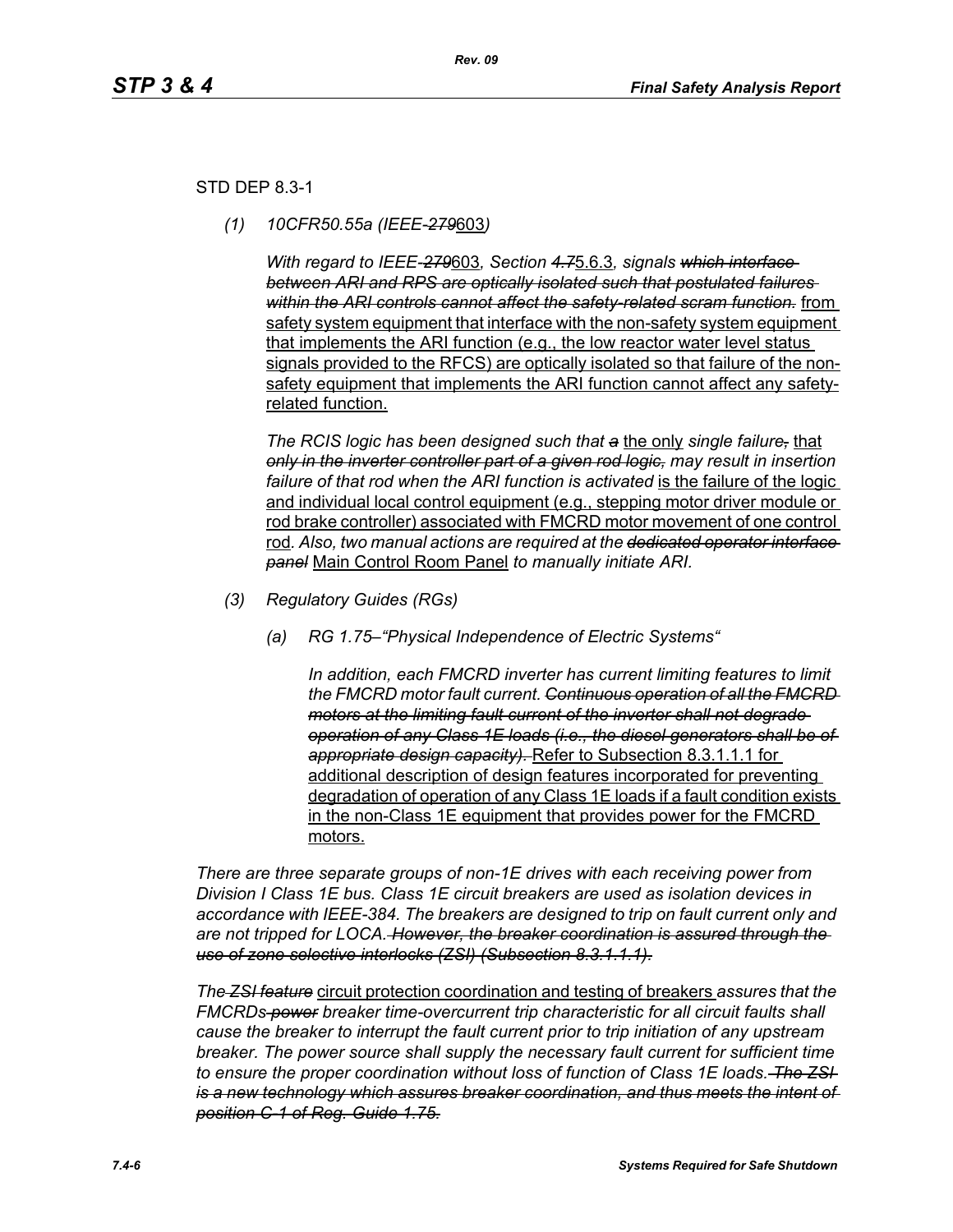# **7.4.2.2 Standby Liquid Control System (SLCS) — Instrumentation and Controls**

# **7.4.2.2.2 Specific Regulatory Requirements Conformance**

**STP DFP 1 1-2** 

STD DEP 1.8-1

STD DEP Admin

*(1) 10CFR50.55a (IEEE-279*603*)*

*The SLCS design is similar to the GESSAR II design, except the explosive (squib) injection valves are replaced with motor-operated injection valves. It is designed to meet all applicable portions of IEEE*-279603 *as clarified above.*

*(3) Regulatory Guides (RGs)*

*As indicated in Paragraph (1), the SLCS is not required to meet the singlefailure criterion (RG 1.53) since it is designed to be redundant (and diverse) from the control rod scram system. However, the two channels of active components assure that no single failure of these components will prevent the SLCS from accomplishing its safety* boron injection *function. Passive components which are not redundant include the boron tank, injection pipeline, etc.*

*(4) Branch Technical Positions (BTPs)*

*In accordance with the Standard Review Plan for Section 7.3 and with Table 7.1-2, only BTPs 21 and 22 are considered applicable for the SLCS. They are addressed as follows:*

*(a) BTP ICSB 21– "Guidance for Application of Regulatory Guide 1.47" The* SLCS is not shared between units. *ABWR design is a single unit. Therefore, Item B-2 of the BTP is not applicable. Otherwise, the SLCS is in full compliance with this BTP.*

# **7.4.2.3 Reactor Shutdown Cooling Mode — Instrumentation and Controls**

# **7.4.2.3.1 General Functional Requirements Conformance**

STD DEP T1 3.4-1

STD DEP 1.8-1

STD DEP 7.4-2

*The design of the reactor shutdown cooling mode of the RHR System meets the general functional requirements as follows:*

*(3) Alarms*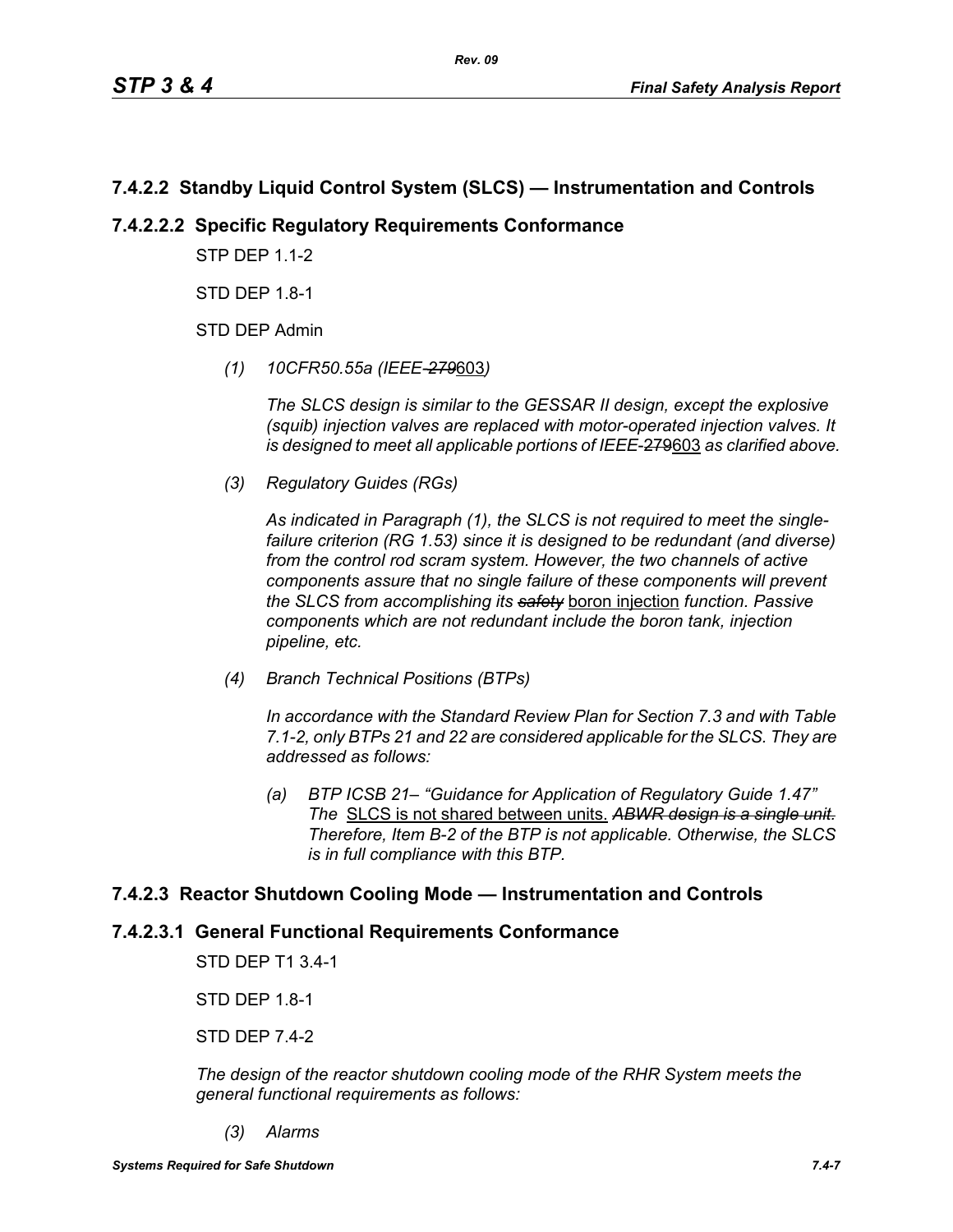*The following system functional alarms apply to all modes of the RHR System and to each of the three RHR loops except as noted:*

- *(f) RHR logic power failure*ELCS Out of Service*.*
- *(l)* LPFL *Manual initiation armed.*

## **7.4.2.3.2 Specific Regulatory Requirements Conformance**

STD DEP 1.8-1

*(1) 10CFR50.55a (IEEE-279*603*):*

A clarification should be made with regard to IEEE-279, Section 4.19. *The parent RHR System annunciates activity at the loop level (i.e., "RHR LOOP A,B,C ACTIVATED"). However, the individual mode of the RHR System is not separately annunciated.*

*Those portions of IEEE-279*603 *which relate to automatically initiated systems are not applicable to the manually actuated shutdown cooling mode of the RHR System. However, the system is designed in accordance with all other requirements of IEEE-279*603 *as described in Subsection 7.4.1.3.*

#### **7.4.2.4 Remote Shutdown System–Instrumentation and Controls**

#### **7.4.2.4.2 Specific Regulatory Requirements Conformance**

STD DEP T1 2.14-1

STD DEP 1.8-1

*(1) 10CFR50.55a (IEEE-279*603*)*

*The Remote Shutdown System (RSS) consists of two panels (Division I and Division II) which are located in separate rooms in the Reactor Building.*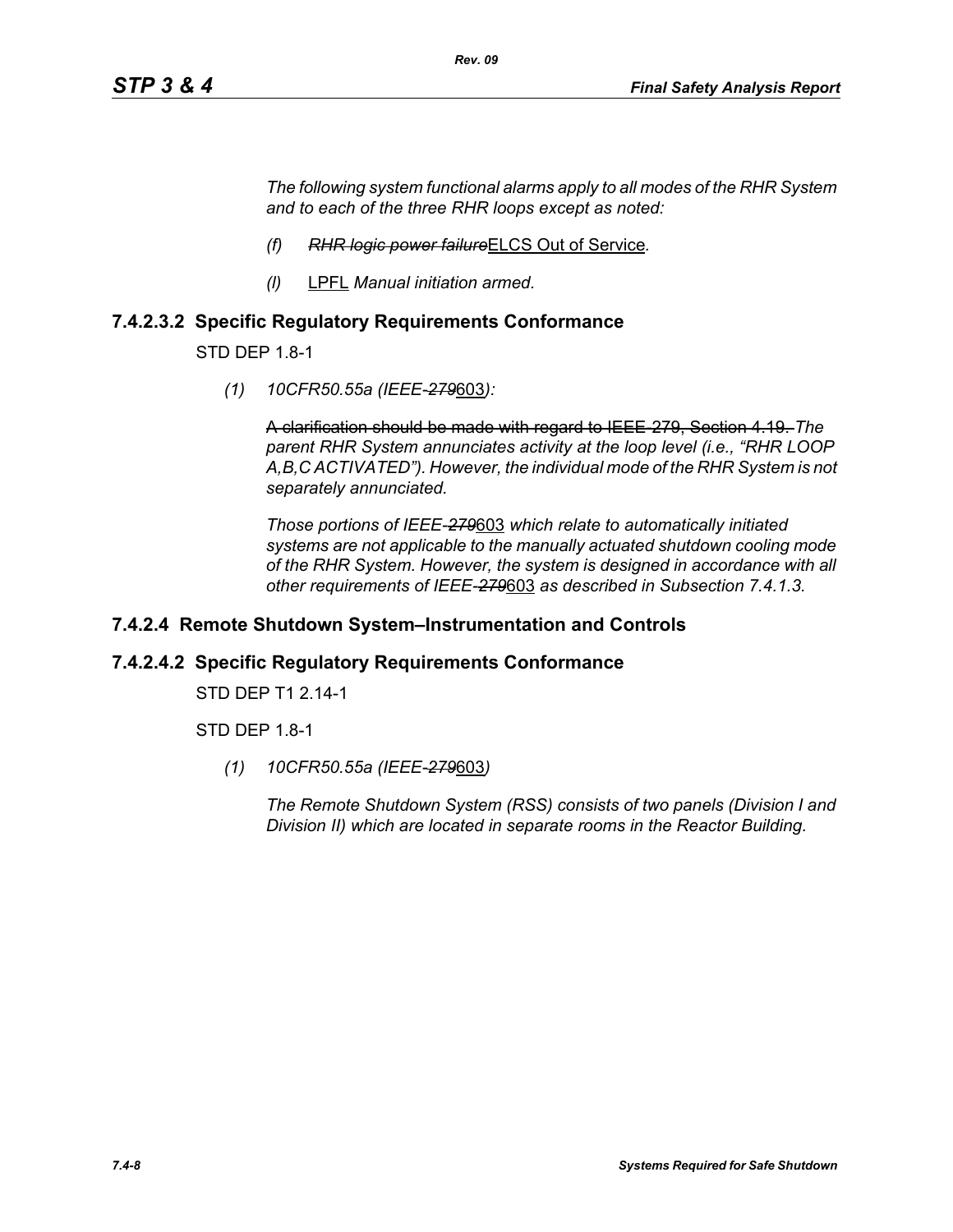*The RSS provides remote control capability as defined by the following interfaces:*

| <b>System</b>                      | <b>Total Channels</b> | <b>RSS Interface</b> |
|------------------------------------|-----------------------|----------------------|
| <b>Flammability Control System</b> | <del>B. C</del>       | в                    |

*Separation and isolation is preserved both mechanically and electrically in accordance with IEEE-*279603 *and Regulatory Guide 1.75.*

*With regard to Paragraph* 4.25.1 *of IEEE-*279603 *a single-failure event is assumed to have occured to cause the evacuation of the control room. The RSS is not designed to accommodate additional failures for all scenarios. The effects of such failures are analyzed as follows:*

*Other sections of IEEE-*279603 *which relate to testability of sensors, etc., are not applicable to the RSS of itself, but are applicable to the primary systems which interface with the RSS. All other applicable criteria of IEEE-*279603 *are met by the RSS.*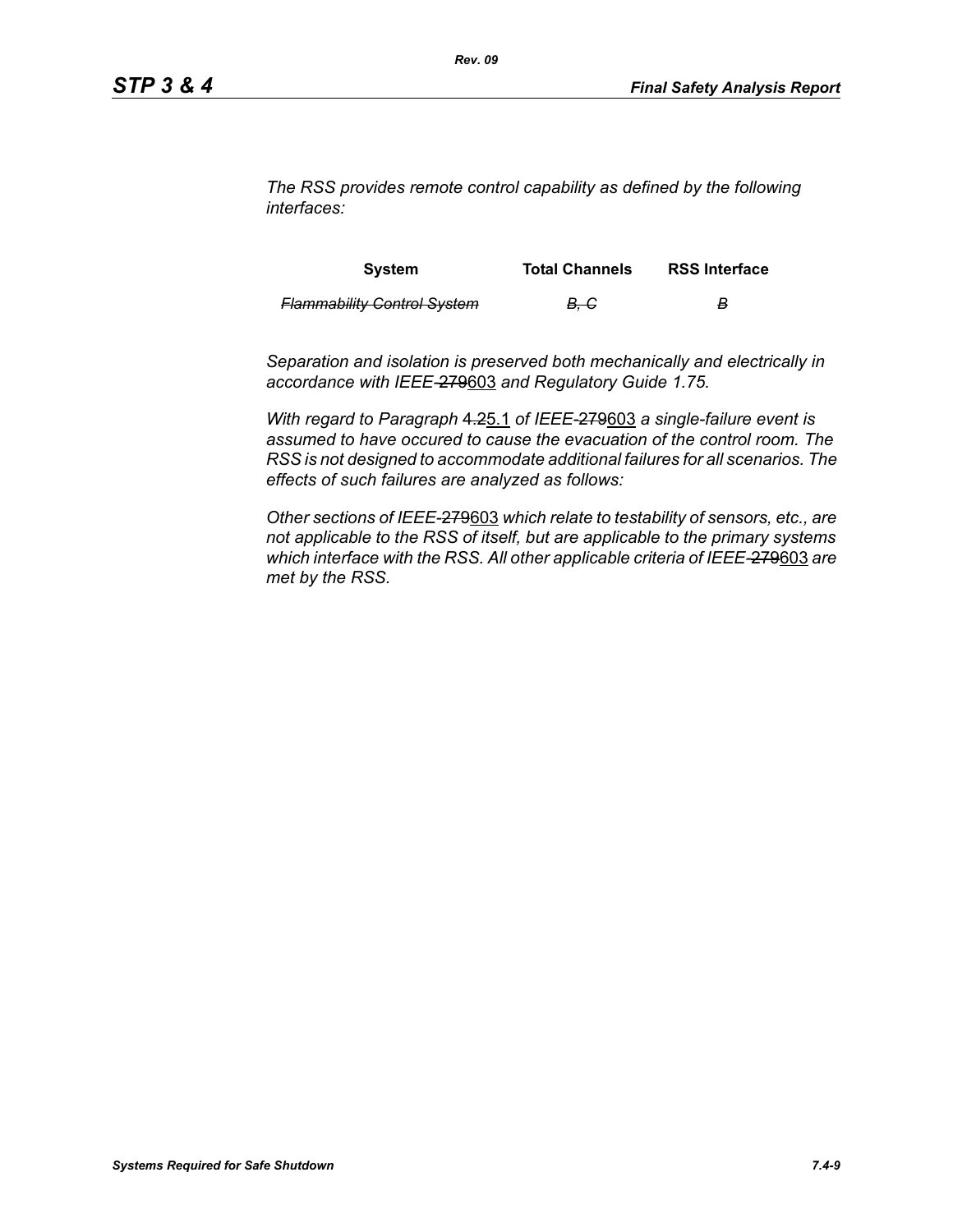# **7.4.3 References**

STD DEP Admin

*7.4-1 NEDE-31906-P-A, A. Chung, "Laguna Verde Unit 1 Reactor Internals Vibration Measurement", February 1991.* NEDE-31096-P-A, L. B. Claassen, et. al., Anticipated Transients Without Scram Response to NRC ATWS Rule, 10 CFR 50.62, February 1987.